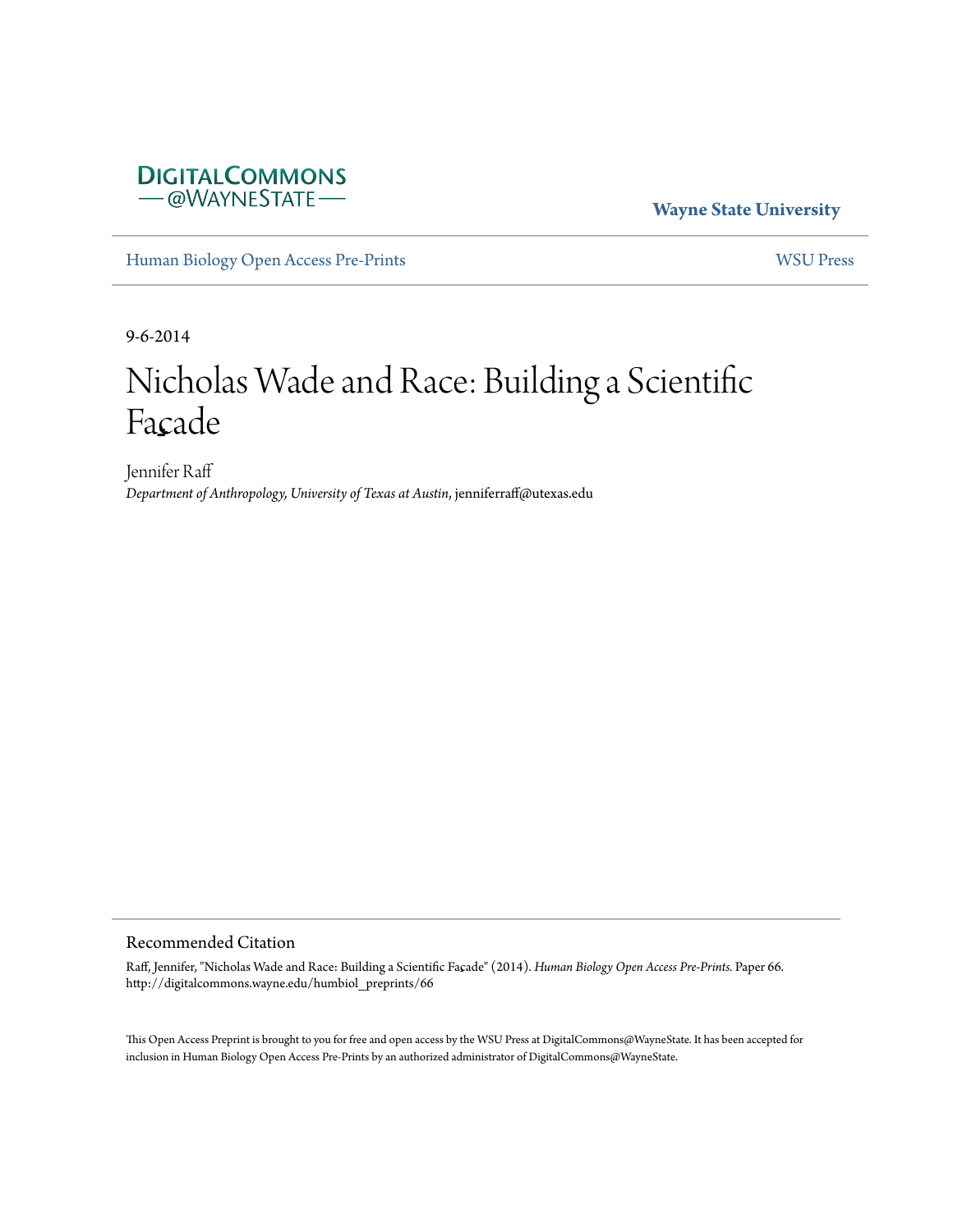## **Nicholas Wade and Race: Building a Scientific Façade**

Jennifer Raff

*A Troublesome Inheritance: Genes, Race and Human History*, by Nicholas Wade. New York: Penguin Press, 2013. x + 278 pp. 978-1-5942-0446-3 (hardcover). US \$27.95.

For he will say to himself that he has no right to give names to objects which he cannot define.

—Charles Darwin, *The Descent of Man*

Do "races" exist as meaningful biological categories?<sup>1</sup> Physical anthropologists and human biologists have been studying race (e.g., blacks vs. whites, or Europeans vs. Asians) for centuries. For most of that time they subscribed to the perspective that race was a taxonomic category, and they sought to identify the biological traits (e.g., cranial shape or skin color) that characterized and defined these different groups. This perspective assumed that each individual was a member of a single racial category, that the differences between racial categories were biological, and that these categories were predictive of other traits like ancestry, temperament, intelligence, or health (Linnaeus 1758; Morton 1839; Hooton 1939).

But it gradually became clear that this classificatory approach was not scientifically sound. Grouping people by skin color into "continental races" (Africans, Asians, Europeans) did not produce the same result as grouping people by skull shape or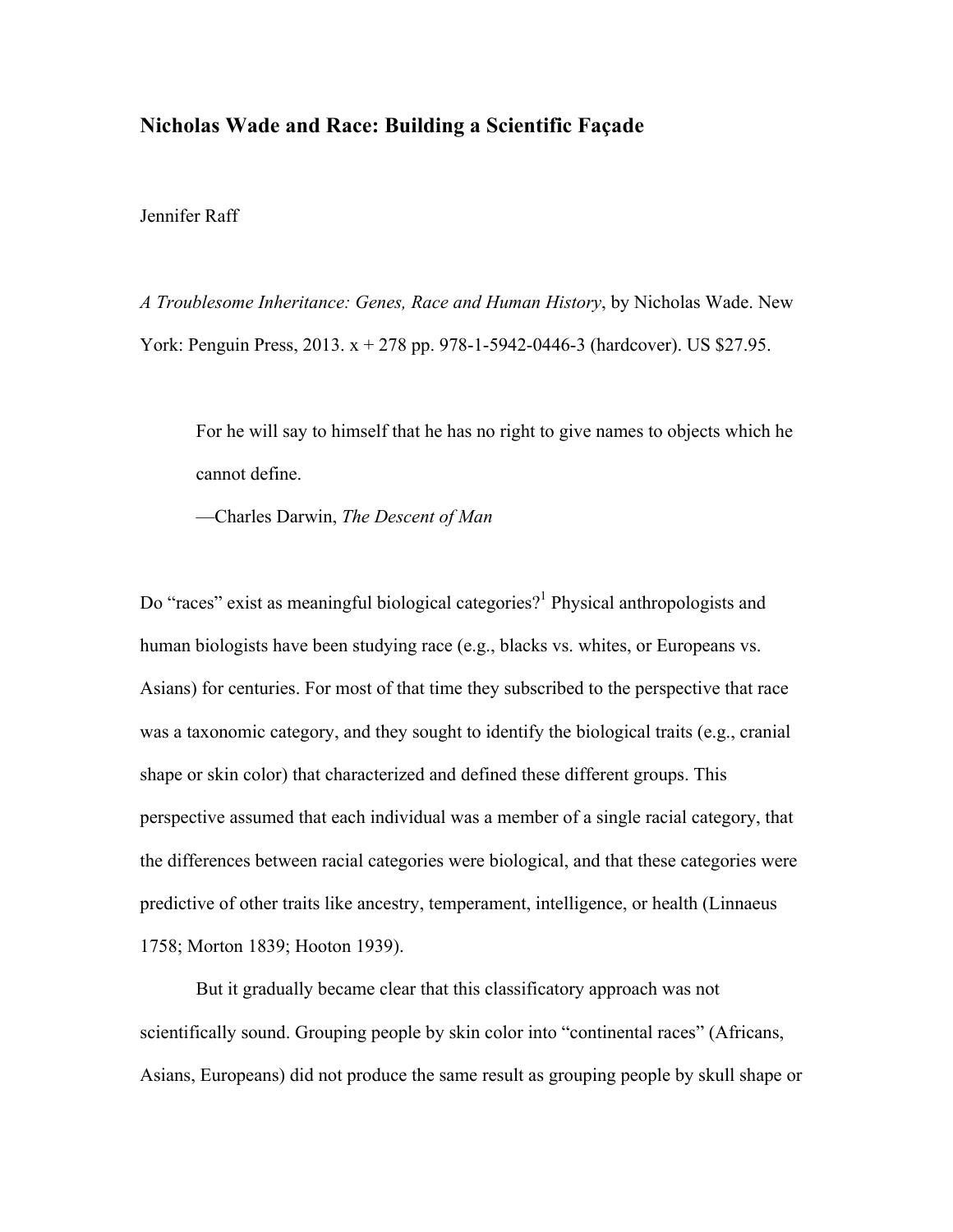by such traits as susceptibility to sickle cell disease (Livingstone 1962; Relethford 2009). Furthermore, as scientists began to study human variation with the tools of genetics, it became obvious that human genetic variation does not divide humans into a few discrete groups. There are virtually no sharp boundaries, either with physical features or with patterns of genetic diversity, that show where one population "ends" and the next "begins" (Livingstone 1962; Lewontin 1972; Jorde et al. 2000; Relethford 2009; Long et al. 2009; Templeton 2013).

These observations have led the majority of physical anthropologists, human biologists, human geneticists, and sociologists in recent decades to conclude that the racial groups we recognize are social categories constructed in a specific cultural and historical setting, even if we consider physical features when categorizing people (Pigliucci 2013; Duster 2005). These social categories have biological consequences; for example, someone who experiences the stress of racism may be more likely to develop high blood pressure and hypertension than someone who does not (Gravlee 2009; Sullivan 2013).

However, according to former *New York Times* science writer Nicholas Wade, we should never have stopped thinking of race as a biological taxonomic category. In his book *A Troublesome Inheritance*, Wade takes it upon himself to educate scientists about the errors of our interpretations of human genetic diversity.

Wade claims that the latest genomic findings actually *support* dividing humans into discrete races and that the genetic makeup of different races contributes to behavioral and economic disparities. In a spectacular failure of logic, he asserts that those who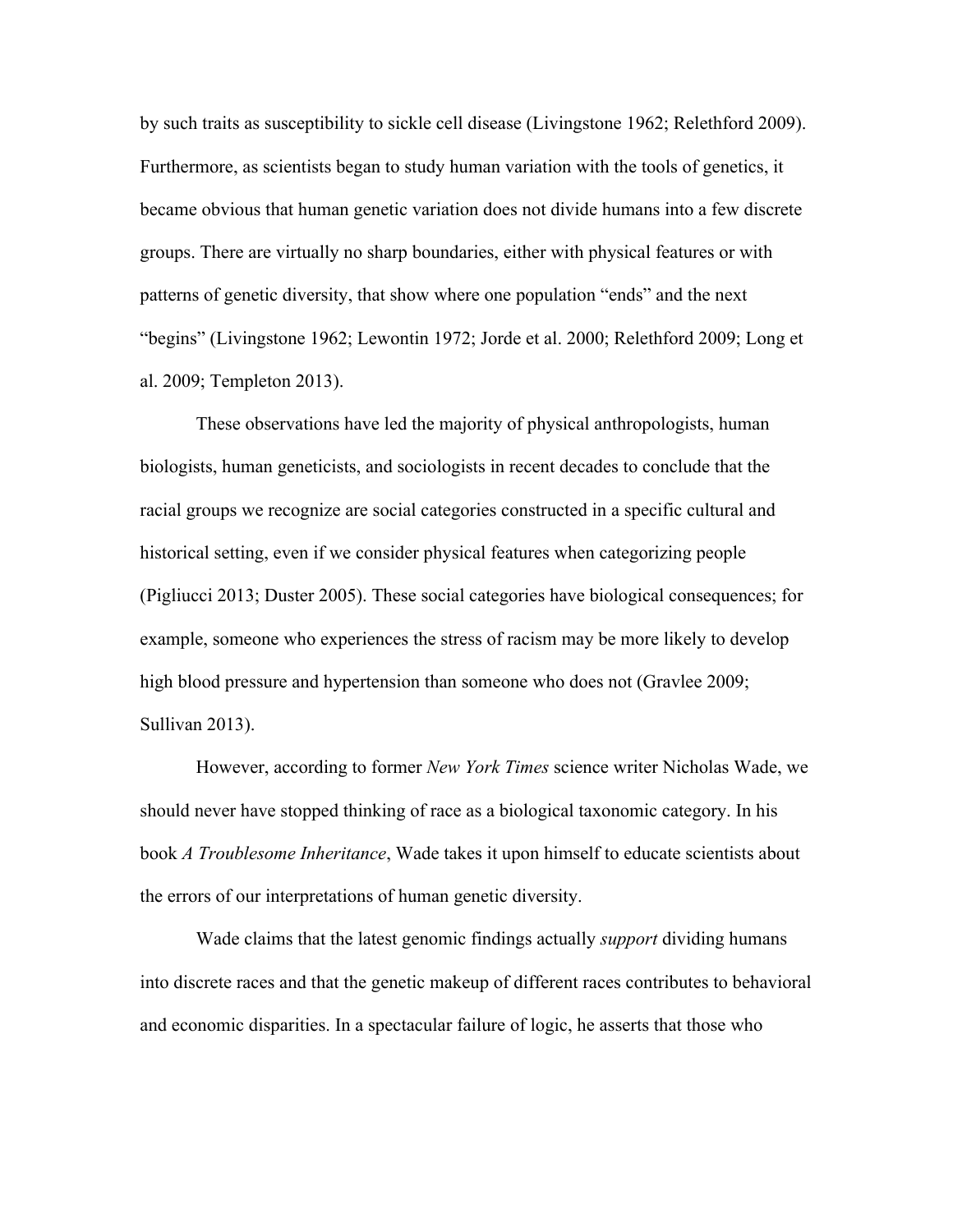disagree that races are meaningful biological categories in humans must *also* think that human populations do not differ genetically or have not been affected by evolution.

There is a lot to criticize in this book, particularly Wade's imaginative storytelling in chapters 6–10 ("a much more speculative arena," as he puts it [15]). He explains that English populations have a "willingness to save and delay gratification," which "seems considerably weaker in tribal societies" (184–185), and these differences *must be* genetically based, despite his admission that "the genetic underpinnings of human social behavior are for the most part still unknown" (15). In chapter 8, he asserts that Jews are adapted for capitalism in a manner analogous to the Eskimo's adaptation to survival in an Arctic environment (214—an assertion unsupported by scientific evidence, to put it mildly. (Wade seems to be unaware of the consequences of laws prohibiting Jews from owning land and farming over much of Europe for centuries—and instead speculates that "the adaptation of Jews to capitalism is another such evolutionary process" [214].)But the central foundation of Wade's argument is the scientific justification of the folk classification of race. He writes: "At least at the level of continental populations, races can be distinguished genetically, and this is sufficient to establish that they exist" (122). If Wade is right and races are distinct biological categories, then we would reasonably expect that they would be unambiguously different from each other genetically and physically (as well as behaviorally, according to Wade). One should be able to define each race with a set of objective criteria, which could be used by any person to independently reach the same classifications (and number of classifications) as Wade. Furthermore, these categories should have predictive power; that is, features that define race should be in concordance with new discoveries of genetic diversity.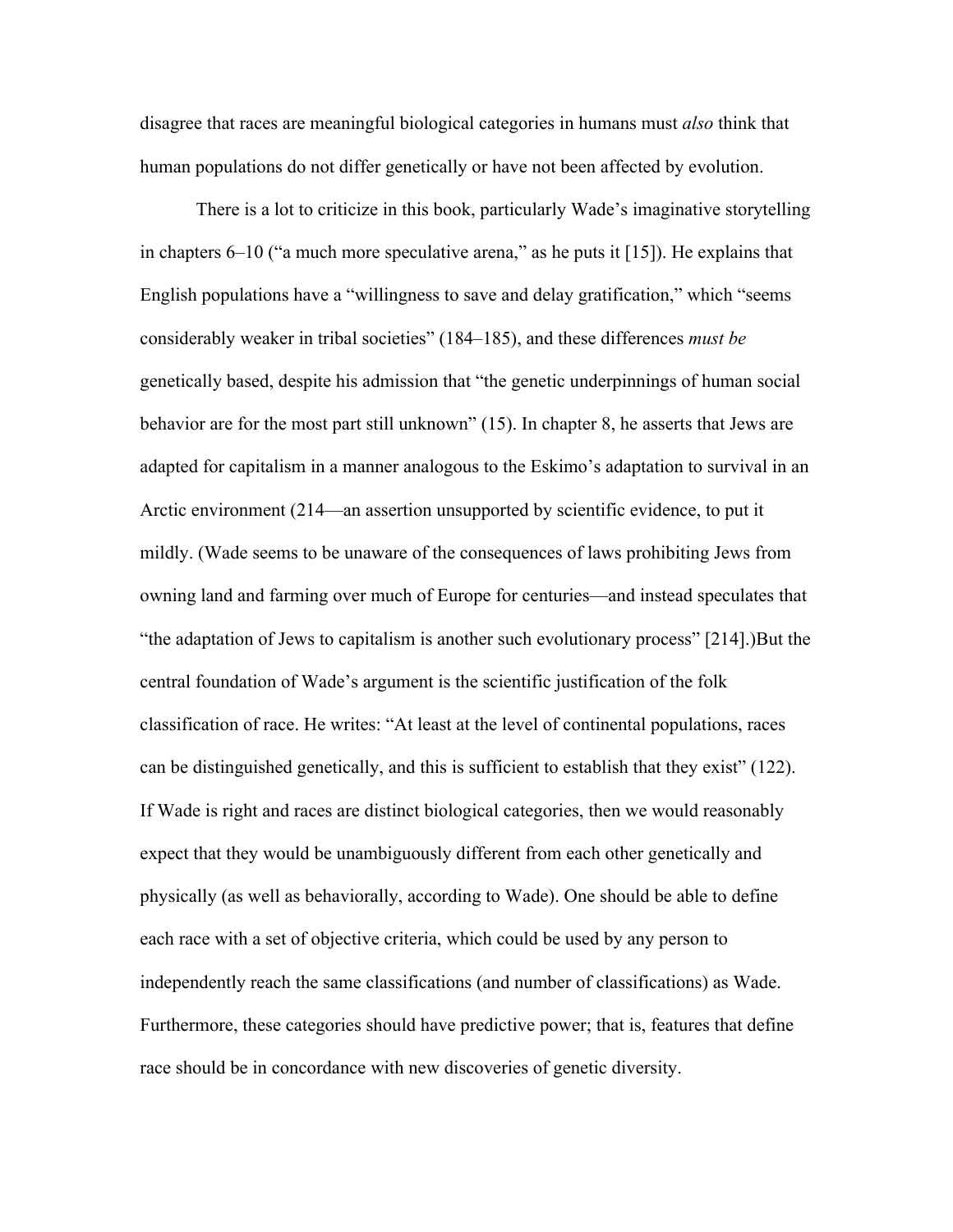#### **What Is Race, According to Wade?**

Wade never provides a clear definition of "race" in this book. He tries to rely instead on loose associations rather than definitive characteristics, which forces him (like Hooton 1918, 1931) to conclude both that physical traits define race but that the traits can vary from person to person: "Races are identified by clusters of traits, and to belong to a certain race, it's not necessary to possess all of the identifying traits" (121).

With such a shifty, casual footing, it's no surprise that Wade's conclusions are unsound. He can't keep the number of races straight (see Table 1). Wade can't settle on a definite number of races because he can't come up with a consistent, rigorous definition of what "race" means. He freely uses such terms as "major race," "race," "subrace," "group," and "population" but doesn't provide any serious, objective ways to distinguish among these terms for arbitrary groupings of people. $<sup>2</sup>$ </sup>

Wade seems to realize the contradictory claims of his premise but tries to have it both ways: "Such an arrangement, of portioning human variation into five continental races, is to some extent arbitrary. But it makes practical sense. The three major races are easy to recognize. The five-way division matches the known events of human population history. And, most significant of all, the division by continent is supported by genetics" (94).

To support this claim, Wade relies heavily on a study published by Rosenberg et al. (2002) that used a program called Structure to group people based on similarities in short tandem repeat markers distributed across the genome. He notes that the program identified five major clusters in this 2002 study, which corresponded to the major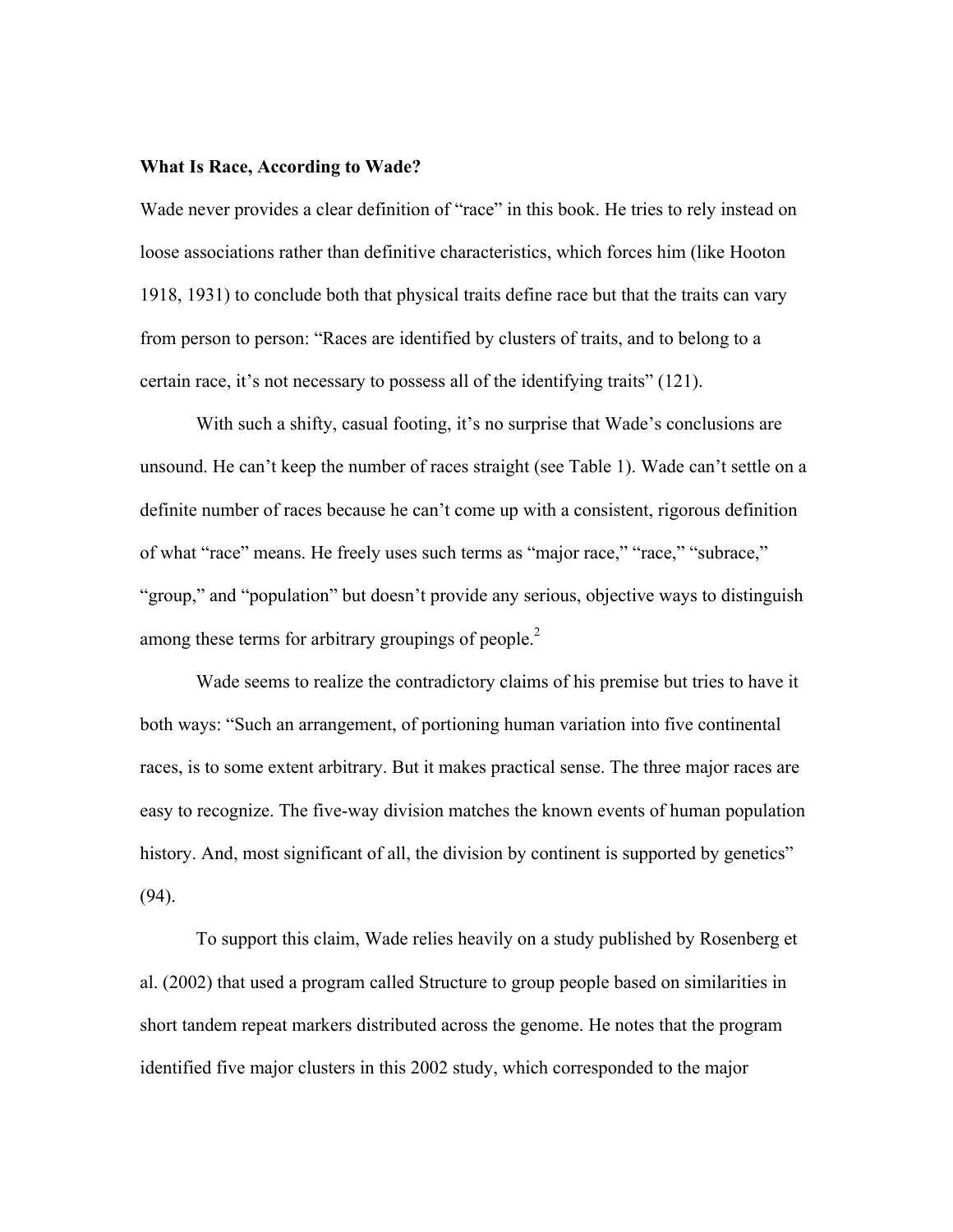geographic regions of the world (Africa, Eurasia, East Asia, Oceania, and America). Therefore, Wade argues, these results clearly show that humans are divided up into racial categories that match continents.

Charles Murray, coauthor with Richard Herrnstein of the book *The Bell Curve* (1994)—which claimed that genetically based differences in intelligence between blacks and whites (as measured by IQ) could explain social and economic disparities, and was widely criticized (see Alland et al. 1996)—recently reviewed Wade's book in the *Wall Street Journal*. He stated that "a computer given a random sampling of bits of DNA that are known to vary among humans—from among the millions of them—will cluster them into groups that correspond to the self-identified race or ethnicity of the subjects. This is not because the software assigns the computer that objective but because those are the clusters that provide the best statistical fit" (Murray 2014) But Wade and Murray are both wrong. While the program Structure can be a useful tool for inferring individual ancestry, it requires (1) an understanding of the assumptions inherent in the clustering algorithms and (2) cautious interpretation of the results. Because of these caveats, careful and rigorous scientists generally view the "best" clustering scheme as a starting point for generating testable hypotheses about ancestry and population history, *not* as the basis for slicing the species into a discrete number of groups or races.

Structure is a program that assigns individual genotypes to hypothetical populations or ancestry groupings (Bolnick 2008). It assumes that populations are in Hardy-Weinberg equilibrium and that loci are not in linkage disequilibrium (Pritchard et al. 2000). Results produced from this analytical tool are extremely sensitive to a number of factors, including models (i.e., correlated vs. uncorrelated allele frequencies), the type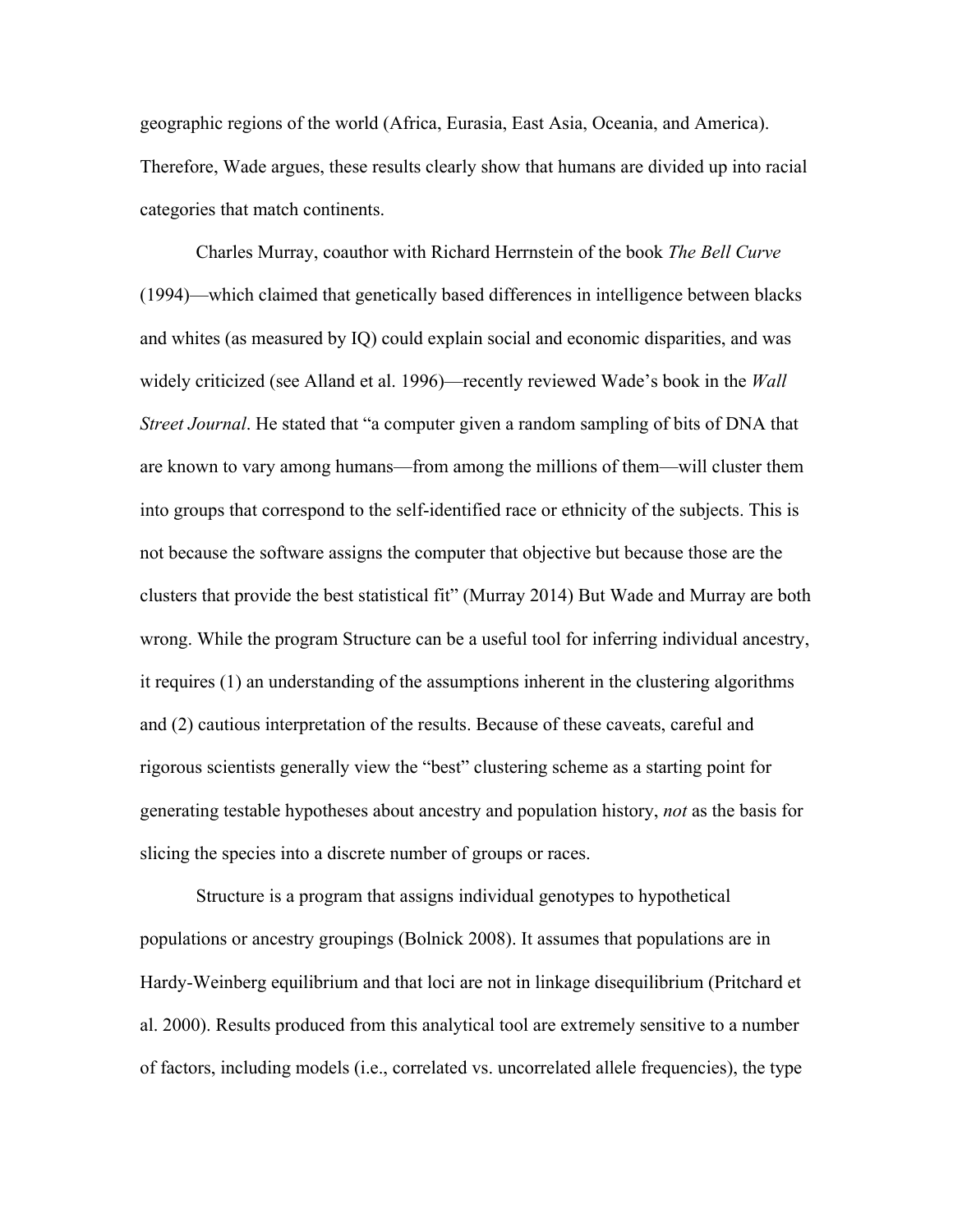and number of genetic variants studied, and the number of populations included in the analysis (Rosenberg et al. 2005). The authors of Structure also caution that it will produce rather arbitrary clusters when sampled populations exhibit clinal patterns of genetic variation due to isolation by distance (Pritchard et al. 2000). This description applies to most human populations, so it makes the results of Structure problematic and difficult to interpret in many cases. In fact, Rosenberg et al. (2005) explicitly stated: "Our evidence for clustering should not be taken as evidence of our support of any particular concept of 'biological race.'"

Contrary to Wade's assertion, Structure didn't simply identify *five* clusters in the Rosenberg et al. (2002) data set. It also identified two, three, four, six, and seven clusters.<sup>3</sup> Why? Researchers using Structure have to define the number  $(K)$  of clusters *in advance*, because that's what the program requires. So where does Wade get the idea that  $K = 5$  is the most statistically supported number of clusters? Not from Rosenberg et al. (2002).

There are a few statistical methods for identifying which choice of *K* is "best." Structure itself provides an estimate of the log probability of the data for each value of *K* [Ln*P*(*D*)]. However, using this estimate to choose among values of *K* is not without some controversy—the authors of Structure caution that it "merely provides an *ad hoc*  approximation" and the "biological interpretation of *K* may not be straightforward" (Pritchard et al. 2010: 15). In their simulation study, Evanno et al. (2005) observed that Ln*P*(*D*) wasn't necessarily maximized at the correct value for *K*. They recommend instead the measure of ∆*K*, or the second-order rate of change of the likelihood function with respect to *K* (essentially, how much better each value of *K* is compared with the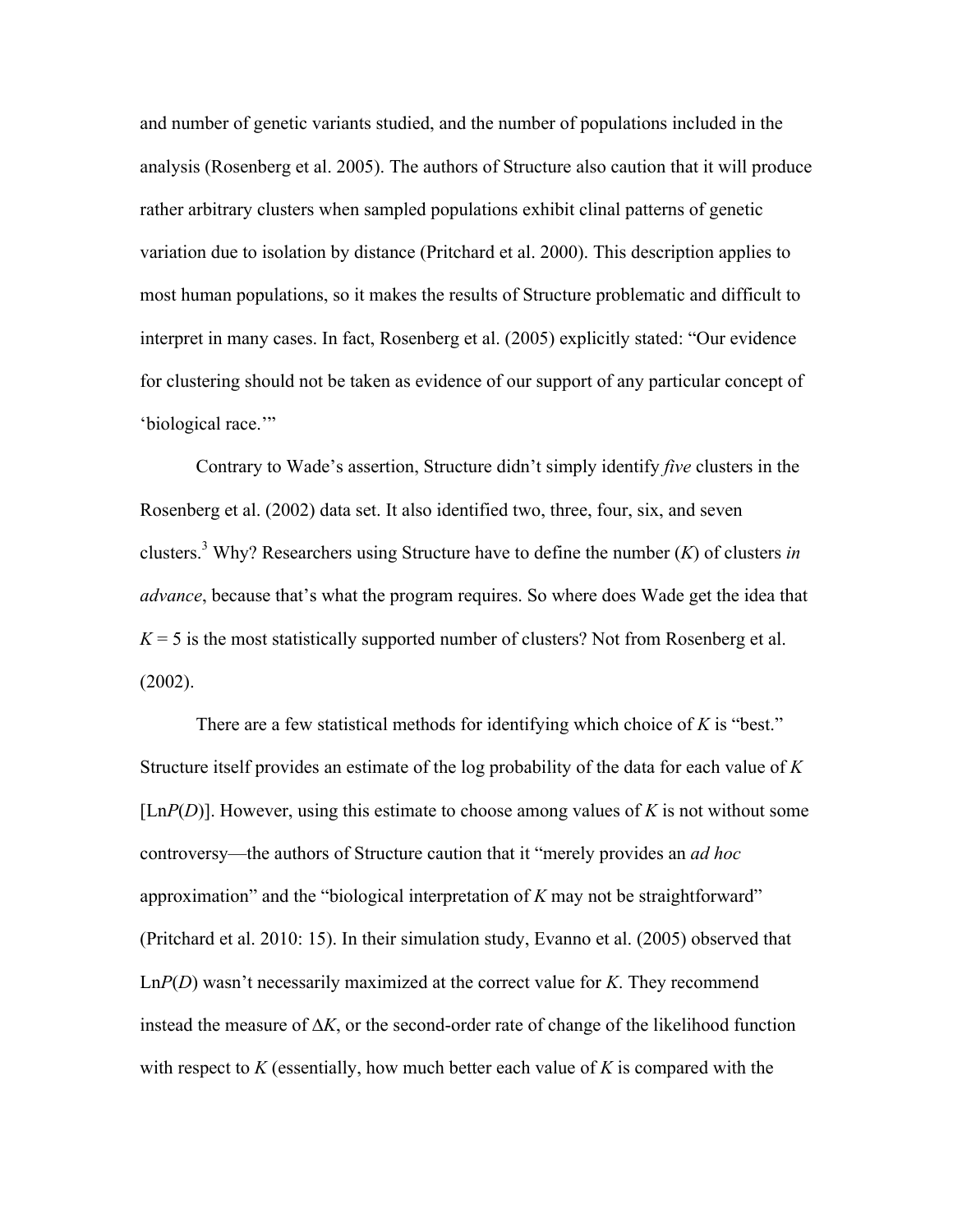preceding value of  $K$ ). Many researchers follow this practice, although it has been argued against (Waples and Gaggiotti 2006).

Importantly, Rosenberg et al. (2002, 2005) do not report the Ln $P(D)$  (or  $\Delta K$ ) for any of the values for *K*, so those articles do not tell us which number of clusters are most likely present in the data set. Bolnick (2008) reports information about the unpublished Ln*P*(*D*) values:

No single value of K clearly maximized the probability of the observed data. Probabilities increased sharply from  $K=1$  to  $K=4$  but were fairly similar for values of K ranging from 4 to 20. The probability of the observed data was higher for  $K=6$  than for smaller values of K, but not as high for some replicates of larger values of K. The highest Pr (X|K) was associated with a particular replicate of  $K=16$ , but that value of K was also associated with very low probabilities when the individuals were grouped into 16 clusters in other ways. Consequently it is uncertain which number of genetic clusters best fits this data set, but there is no clear evidence that K=6 is the best estimate. (Bolnick 2008, 77; based on

Wade does not seem to have read any of the papers critical of interpretations of Rosenberg et al.'s (2002) data as evidence for human racial divisions, such as Bolnick (2008) or Templeton (2013). Nor does he seem to have noticed Rosenberg et al.'s (2002) omission of any statistical evaluation of the different *K* values. They do highlight "six main genetic clusters, five of which correspond to major geographic regions" within the *abstract*, making one wonder whether Wade carefully read the rest of the paper. I would like to believe that a veteran science reporter would not be so cavalier as to selectively

information provided by personal communication from N. Rosenberg)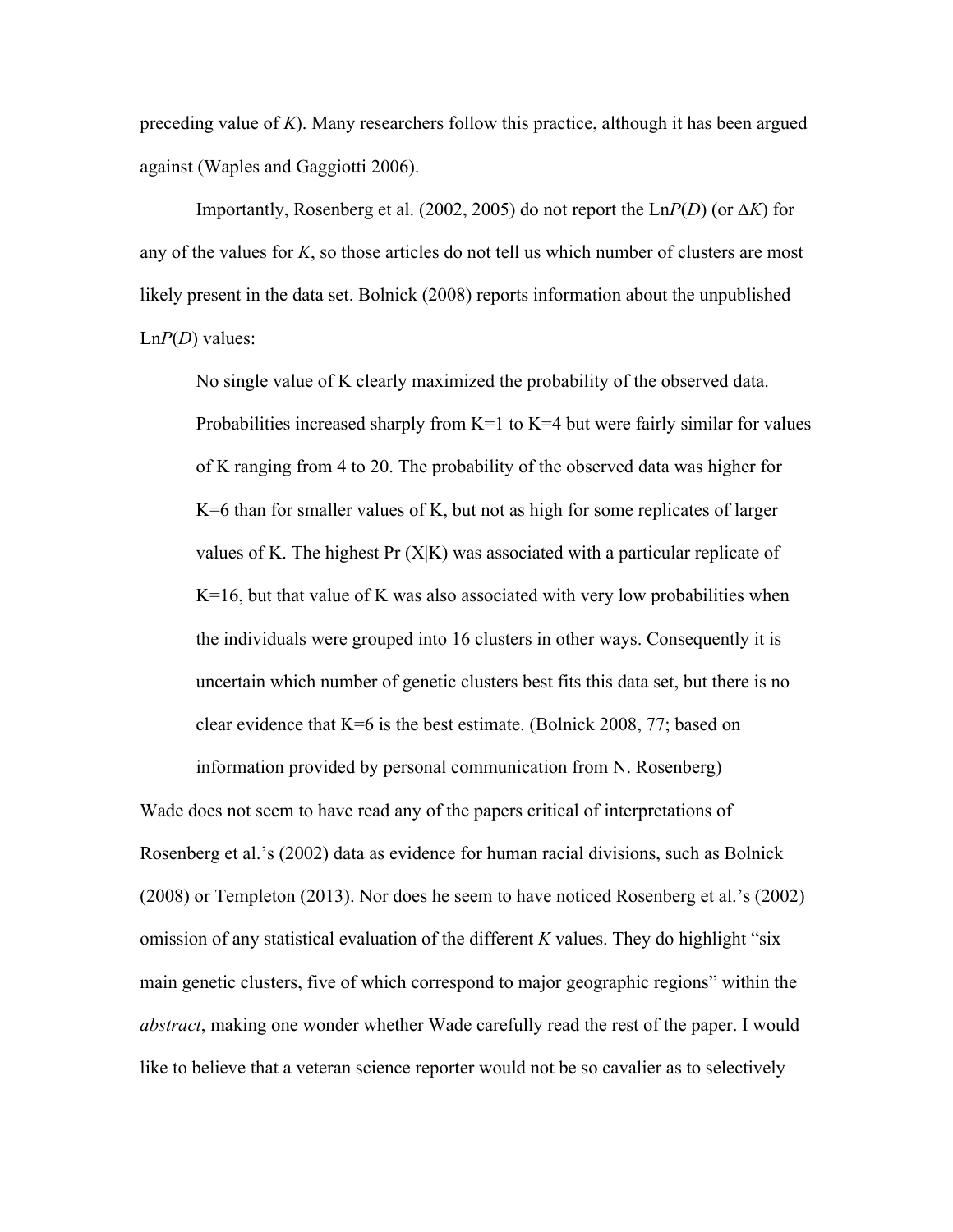read only sources that support his position. Wade evidently seems to like  $K = 5$  simply because it matches the number of inhabited continents: "It might be reasonable to elevate the Indian and Middle Eastern groups to the level of major races, making seven in all. But then many more subpopulations could be declared races, so to keep things simple, the five-race, continent-based scheme seems the most practical for most purposes" (100). Practical. Simple. Wade wants us to cut up human diversity into five races not because that's what the statistical analyses support but because thinking about it as a gradient is hard.

Nobody (least of all contributors to this journal!) is denying that humans vary physically and genetically. But observed patterns of human genetic diversity simply don't fit with any scientifically viable definition of race as a taxonomic unit (Templeton 2013). In order to find biological support for folk classifications of race, Wade has decided that certain patterns of variation are more important than others. The five-part division of races seems "logical" to Wade because there are five continents. Anticipating confusion on this point, he claims: "Those who assert that human races don't exist like to point to the many, mutually inconsistent classification schemes that have recognized anywhere from 3 to 60 races. But the lack of agreement doesn't mean that races don't exist, only *that it is a matter of judgment as to how to define them*" (92, emphasis mine).

So, rather than being defined by empirical criteria, as Wade had asserted so confidently earlier in the book, it really is just a subjective judgment call. The differences between groups are so subtle and gradual that no objective lines can be drawn, so Wade draws his own on the basis of his own preconceptions. In other words, he can't define distinct races. He just knows them when he sees them.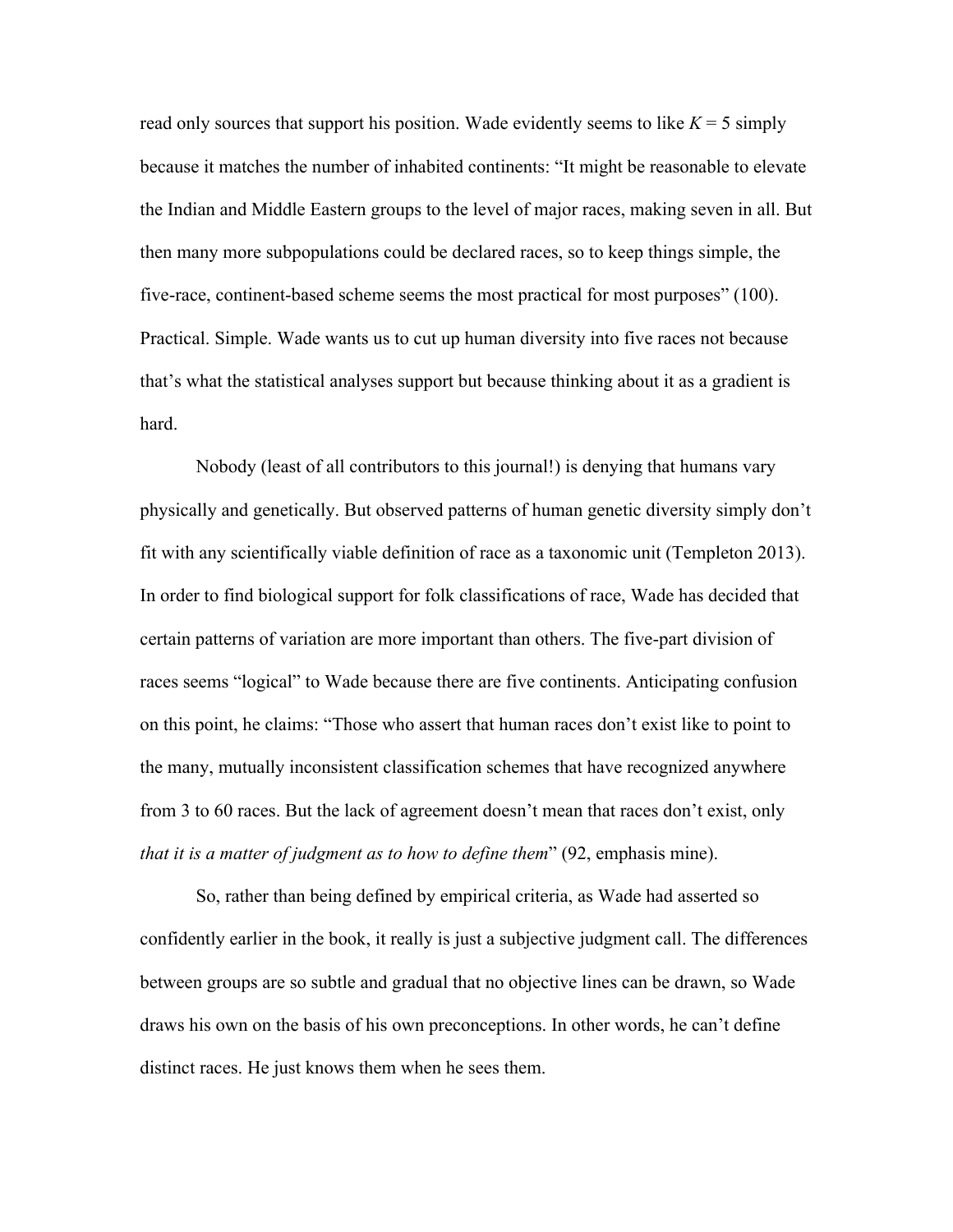There is a great deal more in this book that deserves critique, such as Wade's assertion that the genetic differences between human groups determine behavioral differences, resurrecting the specter of "national character" and "racial temperaments." But as I have shown here, it's all pseudoscientific rubbish because he can't justify his first and primary point: that the human racial groups we recognize today are scientifically meaningful, distinct biological divisions of humans.

Finally, it is worth noting that, throughout the book, Wade repeatedly calls attention to the fact that his view on race is contrary to that of anthropologists and sociologists. In responses to criticisms of his book (including an earlier online version of this review) he insists that "by denying the existence of race, social scientists are intimidating biologists from pursuing this path" (Wade 2014)—a claim belied by the robust criticism of his book by geneticists, evolutionary biologists, and physical anthropologists). This ploy is a variation on the Galileo fallacy: the fact that one bravely holds a minority view in science is considered to be sufficient evidence of the worth of one's position. I have seen it used over and over again in responses to criticisms of pseudoscience, and it is no more persuasive for Wade than it is for creationists or homeopaths.

## **Notes**

1. This review incorporates material that has previously appeared in the *Huffington Post* (http://www.huffingtonpost.com/jennifer-raff/nicholas-wade-and-race-building-ascientific-facade\_b\_5375137.html) and *Violent Metaphors*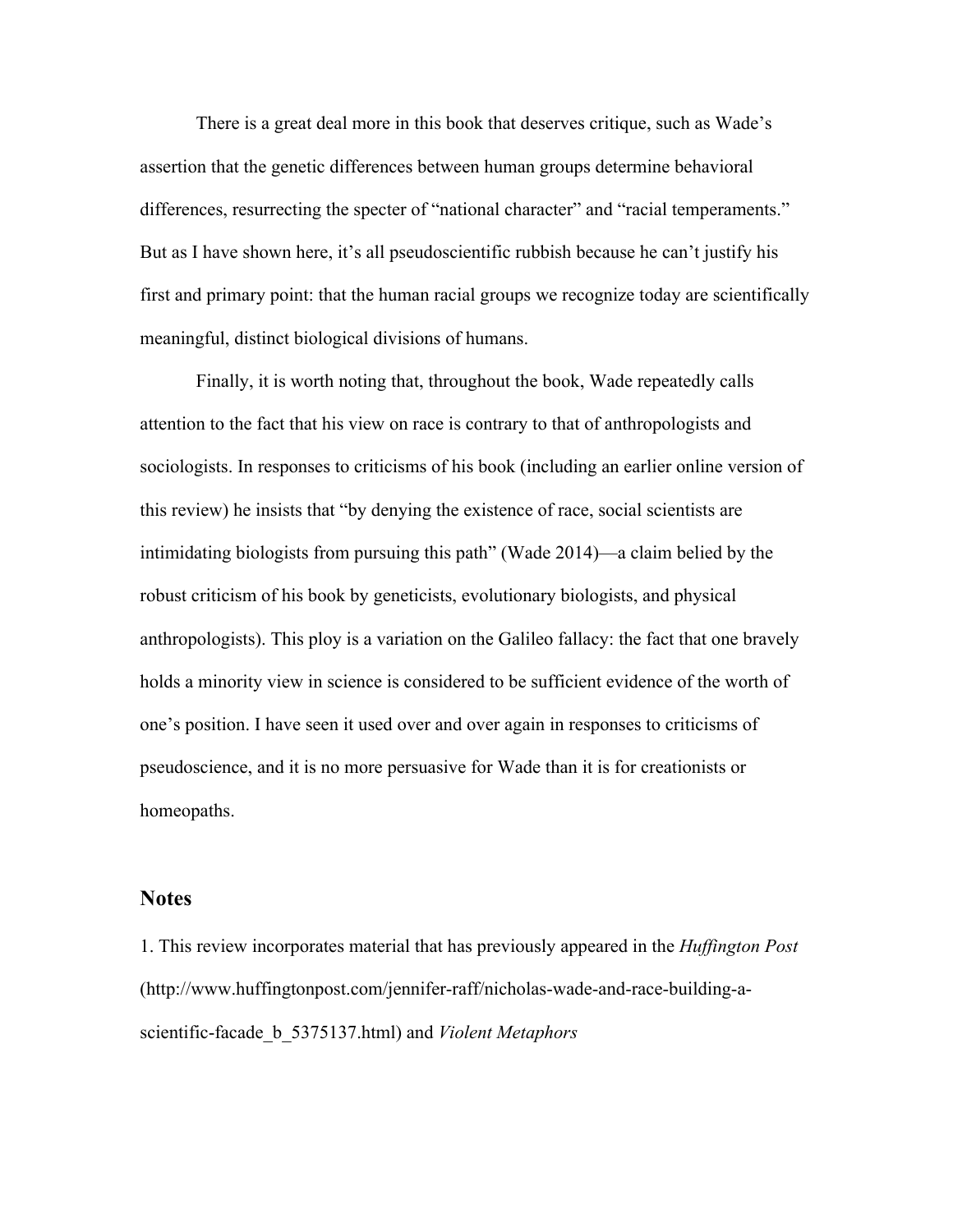(http://violentmetaphors.com/2014/05/21/nicholas-wade-and-race-building-a-scientificfacade/).

2. See Agustín Fuentes's online debate with Wade sponsored by the American Anthropological Association, available at

https://aaanetevents.webex.com/ec0701lsp11/eventcenter/recording/recordAction.do?the Action=poprecord&AT=pb&internalRecordTicket=4832534b000000021dea9fff10e4adb e92477105faf7337d575f8022218d05ffd3d0cede6594483c&renewticket=0&isurlact=true &recordID=8614987&apiname=lsr.php&format=short&needFilter=false&&SP=EC&rID =8614987&RCID=e801bfd96855006077205e3d2e023699&siteurl=aaanetevents&actapp name=ec0701lsp11&actname=%2Feventcenter%2Fframe%2Fg.do&rnd=5083844903&e ntappname=url0201lsp11&entactname=%2FnbrRecordingURL.do.

3. It actually identified up to 20 divisions, but clusters 1–7 are the primary ones discussed in Rosenberg et al. (2002). The same study also divided their worldwide sample up into regions, and then ran Structure within those regions, to look at finer-scale population structure (see Bolnick 2008).

Jennifer Raff

Department of Anthropology, University of Texas at Austin E-mail: jenniferraff@utexas.edu

## **Literature Cited**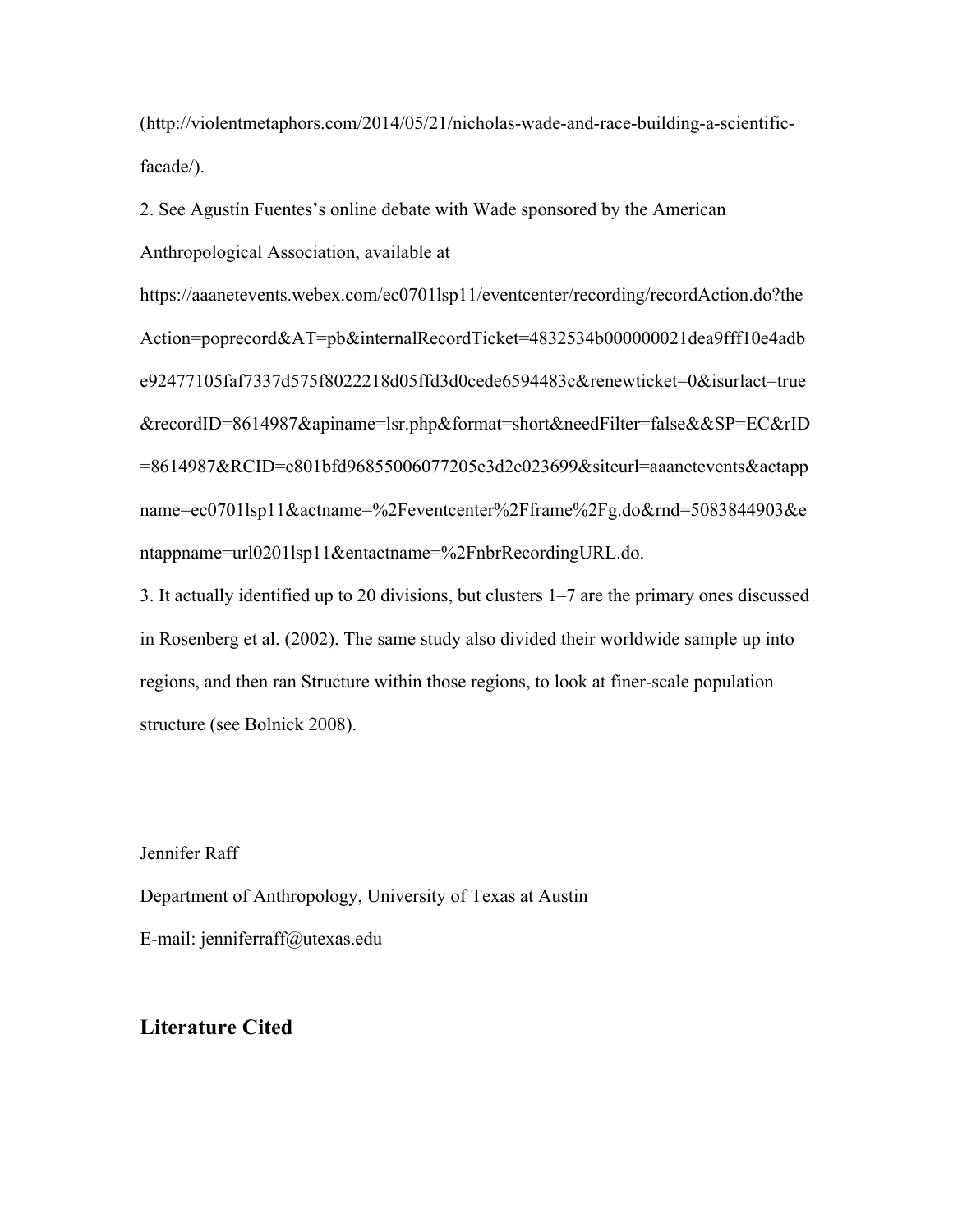- Alland, A., Jr., M. L. Blakey, C. L. Brace et al. 1996. The eternal triangle: Race, class, and IQ. Review of *The Bell Curve*, by Herrnstein and Murray. *Curr. Anthropol.* 37:S143–S181.
- Bolnick, D. A. 2008. Individual ancestry inference and the reification of race as a biological phenomenon. In *Revisiting Race in a Genomic Age*, B. A. Koenig, S. S.-J. Lee, and S. S. Richardson, eds. New Brunswick, NJ: Rutgers University Press, 77–85.
- Duster, T. 2005. Race and reification in science. *Science* 307:1,050–1,051.
- Evanno, G., S. Regnaut, and J. Goudet. 2005. Detecting the number of clusters of individuals using the software STRUCTURE: A simulation study. *Mol. Ecol.* 14:2,611–2,620.
- Gravlee, C. C. 2009. How race becomes biology: Embodiment of social inequality. *Am. J. Phys. Anthropol.* 139:47–57.
- Hooton, E. A. 1918. On certain Eskimoid characters in Iceland skulls. *Am. J. Phys. Anthropol.* 1:53–76.
- Hooton, E. A. 1931. *Up from the Ape.* New York: Macmillan.
- Hooton, E. A. 1939. *The American Criminal: The Native White Criminal of Native Parentage.* Cambridge, MA: Harvard University Press.

Jorde, L., W. Watkins, M. Bamshad et al. 2000. The distribution of human genetic diversity: A comparison of mitochondrial, autosomal, and Y-chromosome data. *Am. J. Hum. Genet.* 66:979–988.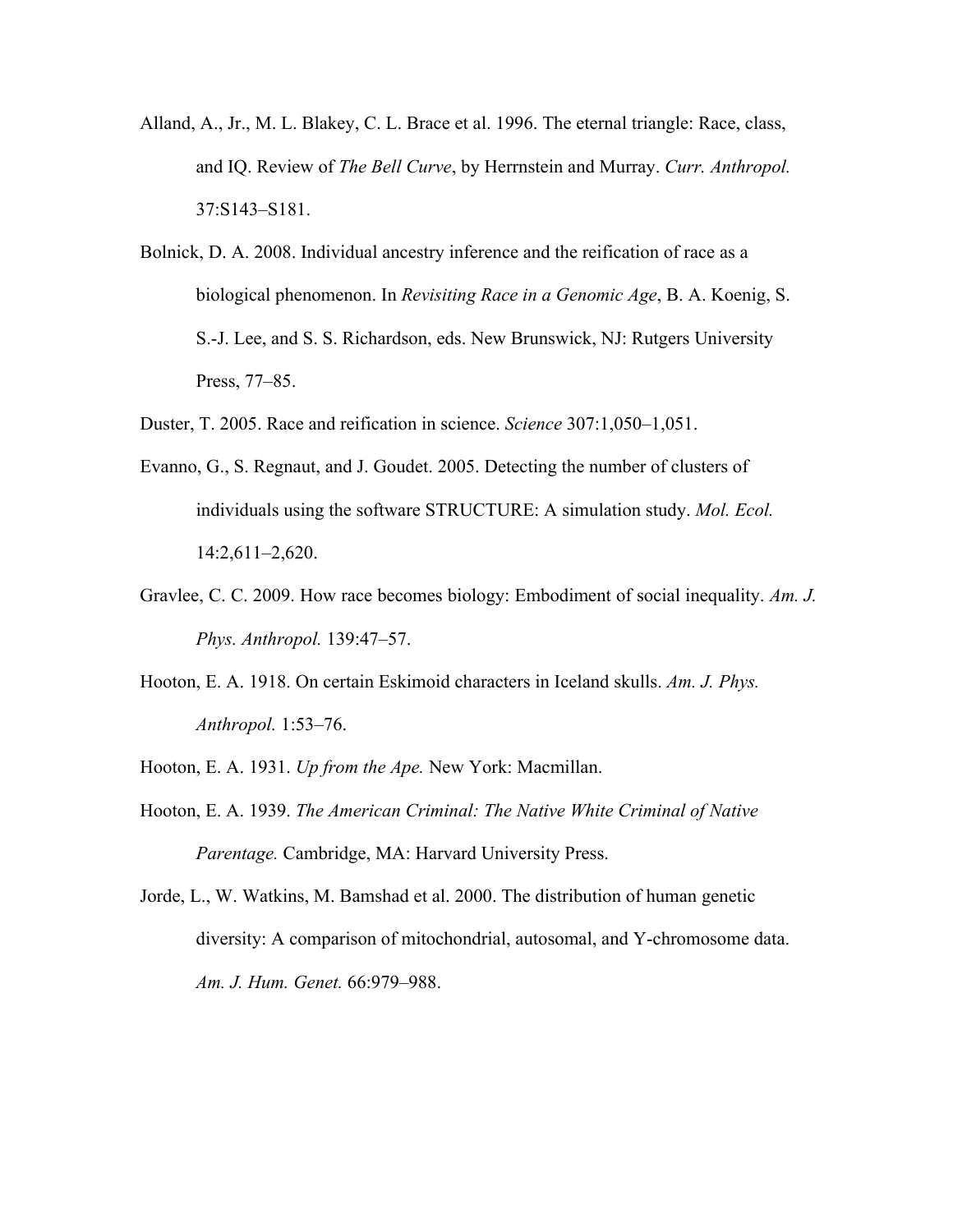- Lewontin, R. 1972. The apportionment of human genetic diversity. In *Evolutionary Biology*, vol. 6, T. Dobzhansky, M. Hecht, and W. Steere, eds. New York: Appleton-Century-Crofts.
- Linnaeus, C. 1758. *Systema naturae*. Stockholm: Laurentius Salvius.
- Livingstone, F. 1962. On the non-existence of human races. *Curr. Anthropol.* 3:279–281.
- Long, J. C., J. Li, and M. E. Healy. 2009. Human DNA sequences: More variation and less race. *Am. J. Phys. Anthropol.* 139:23–34.
- Morton, S. G. 1839. *Crania Americana; or, A Comparative View of the Skulls of Various Aboriginal Nations of North and South America.* Philadelphia: John Pennington.
- Murray, C. 2014. Book review: *A Troublesome Inheritance* by Nicholas Wade. *Wall Street Journal*, 2 May, http://online.wsj.com/news/articles/SB10001424052702303380004579521482247 869874.
- Pigliucci, M. 2014. What are we to make of the concept of race? Thoughts of a philosopher-scientist. *Stud. Hist. Philos. Biol. Biomed. Sci.* 44:272–277.
- Pritchard, J. K., M. Stephens, and P. Donnelly. 2000. Inference of population structure using multilocus genotype data. *Genetics* 155:945–959.
- Pritchard, J. K., X. Wen, and D. Falush. 2010. Documentation for *structure* software: Version 2.3. http://pritchardlab.stanford.edu/structure\_software/release\_versions/v2.3.4/structu re doc.pdf.
- Relethford, J. H. 2009. Race and global patterns of phenotypic variation. *Am. J. Phys. Anthropol.* 139:16–22.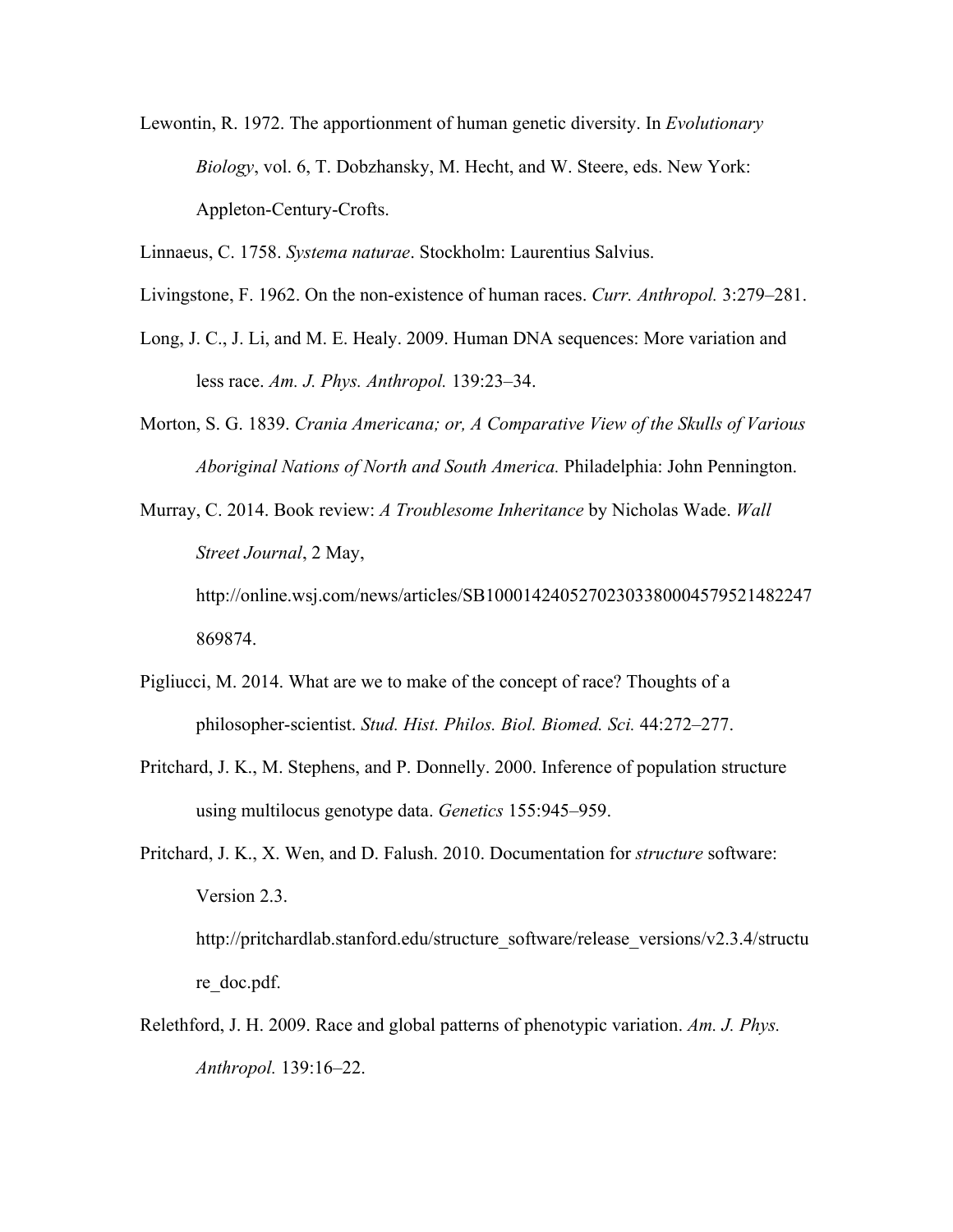- Rosenberg, N. A., S. Mahajan, S. Ramachandran et al. 2005. Clines, clusters, and the effect of study design on the inference of human population structure. *PLoS Genet.* 1:e70, doi:10.1371/journal.pgen.0010070.
- Rosenberg, N. A., J. K. Pritchard, J. L. Weber et al. 2002. Genetic structure of human populations. *Science* 298:2,381–2,385.
- Sullivan, S. 2013. Inheriting racist disparities in health: Epigenetics and the transgenerational effects of white racism. *Crit. Philos. Race* 1:190–218.
- Templeton, A. R. 2013. Biological races in humans. *Stud. Hist. Philos. Biol. Biomed. Sci.*  44:262–271, http://dx.doi.org/10.1016/j.shpsc.2013.04.010.
- Wade, N. 2014. In defense of *A Troublesome Inheritance*. *Huffington Post*, 29 July, http://www.huffingtonpost.com/nicholas-wade/in-defense-of-a-troublesomeinheritance\_b\_5413333.html.
- Waples, R. S., and O. Gaggiotti. 2006. What is a population? An empirical evaluation of some genetic methods for identifying the number of gene pools and their degree of connectivity. *Mol. Ecol.* 15:1,419–1, 439.